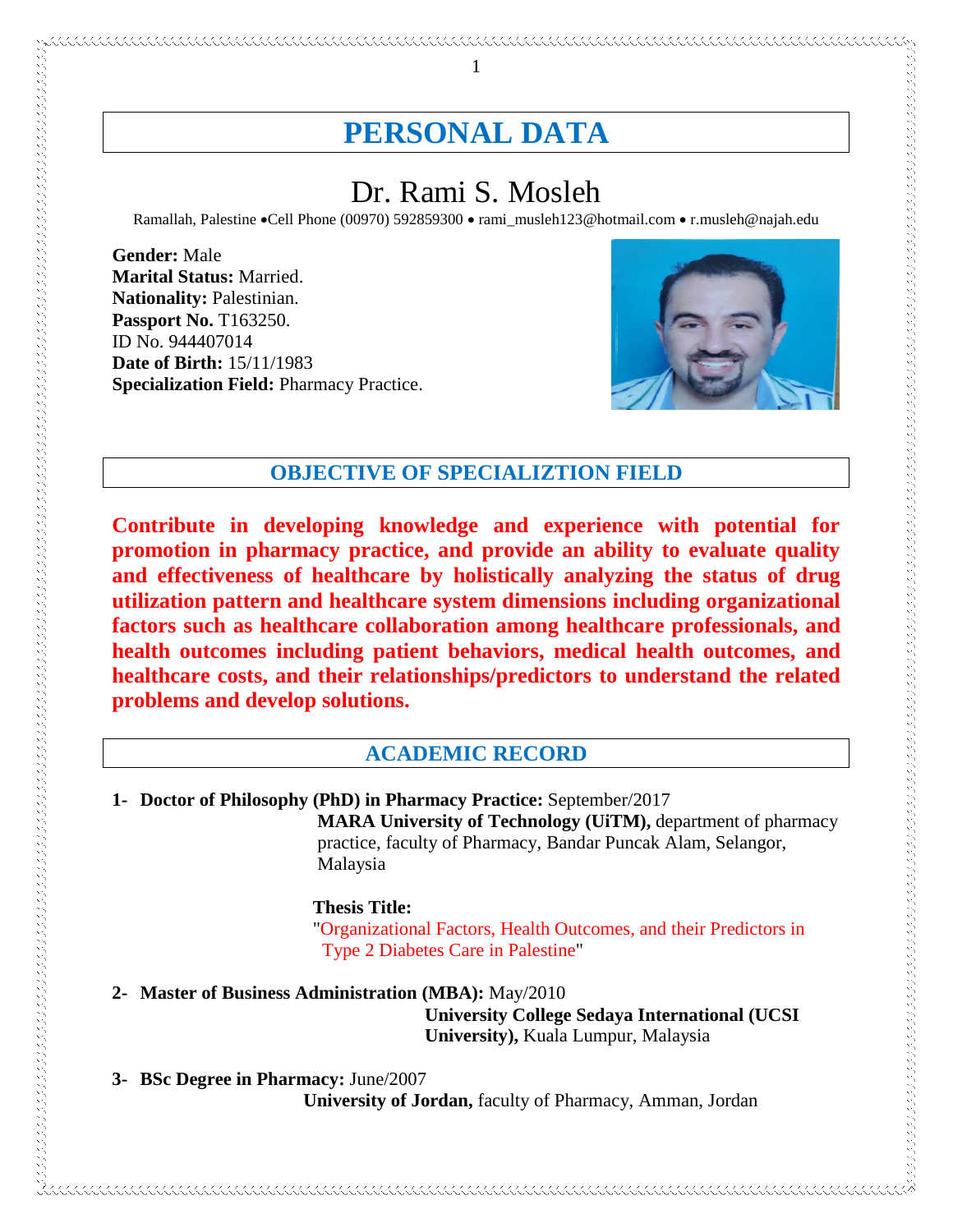# **EMPOLYMENT RECORD**

#### **Current Positions**

**1- Pharmacist,**

#### **Farouk Systems Palestine,** Ramallah-Palestine

Started: March/2013

**2- Assistant Professor (Part time), Faculty of Medicine and Health Sciences, An-Najah National University,** Nablus-Palestine

Started: September/2018

### **Previous Positions Held**

**1- Assistant Professor (Part time), Arab American University (AAUP),** Jenin-Palestine

**Duration:** February/2018-June/2018

**2- Assistant Professor (Part time), Al-Quds Open University (QOU),** Ramallah-Palestine

**Duration:** January/2018-May/2018

**3- Assistant Professor (Part time), Birzeit University,** Birzeit-Palestine

**Duration:** September/2018-January/2019

**4- Assistant Professor (Part time), Modern University College (MUC),** Ramallah-Palestine

Started: January/2018-July/2019

**5- Pharmacist,**

**Alfayhaa Pharmacy,** Ramallah, Palestine

Started: January/2018-November/2019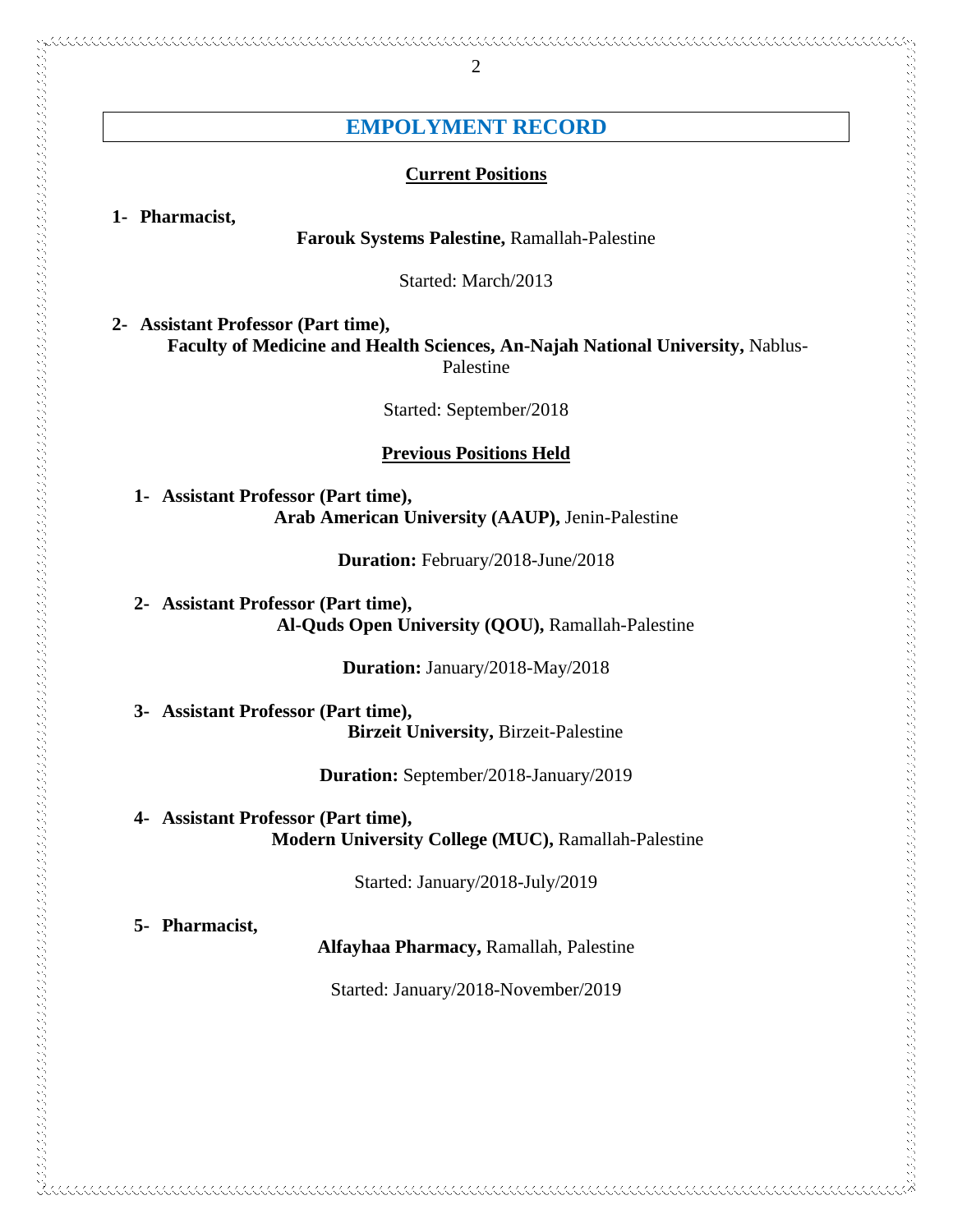**6- Researcher, Palestinian Ministry of Health, the National Center for Chronic Diseases and Dermatology**, Ramallah, Palestine

**Duration:** January/2013-November/2014

**7- Bid Coordinator, Masrouji Company, operation department,** Al-Bireh, Palestine

**Duration:** November/2007-November/2008

**8- Pharmacist,**

**Salma Pharmacy,** Al-Bireh, Palestine

**Duration:** July/2007- November/2007

## **COURSES TAUGHT**

- **1-** Pharmacology.
- **2-** Respiratory Pharmacology.
- **3-** Pharmacognosy.

- **4-** Training in Hospitals and Healthcare Centers.
- **5-** Organic Chemistry.
- **6-** Pharmaceutical Care Practice.
- **7-** Ethics and Professionalism of Pharmacy.
- **8-** Pharmacy Law and Legislation.
- **9-** Drug Information (D.I).
- **10-** Physiology and Anatomy for Health Sciences.
- **11-** Physiology Lab.
- **12-** History of Pharmacy and Medicine.
- **13-** Clinical Biochemistry.
- **14-** Pharmaceutical Marketing.
- **15-** Clinical Biochemistry Lab.

3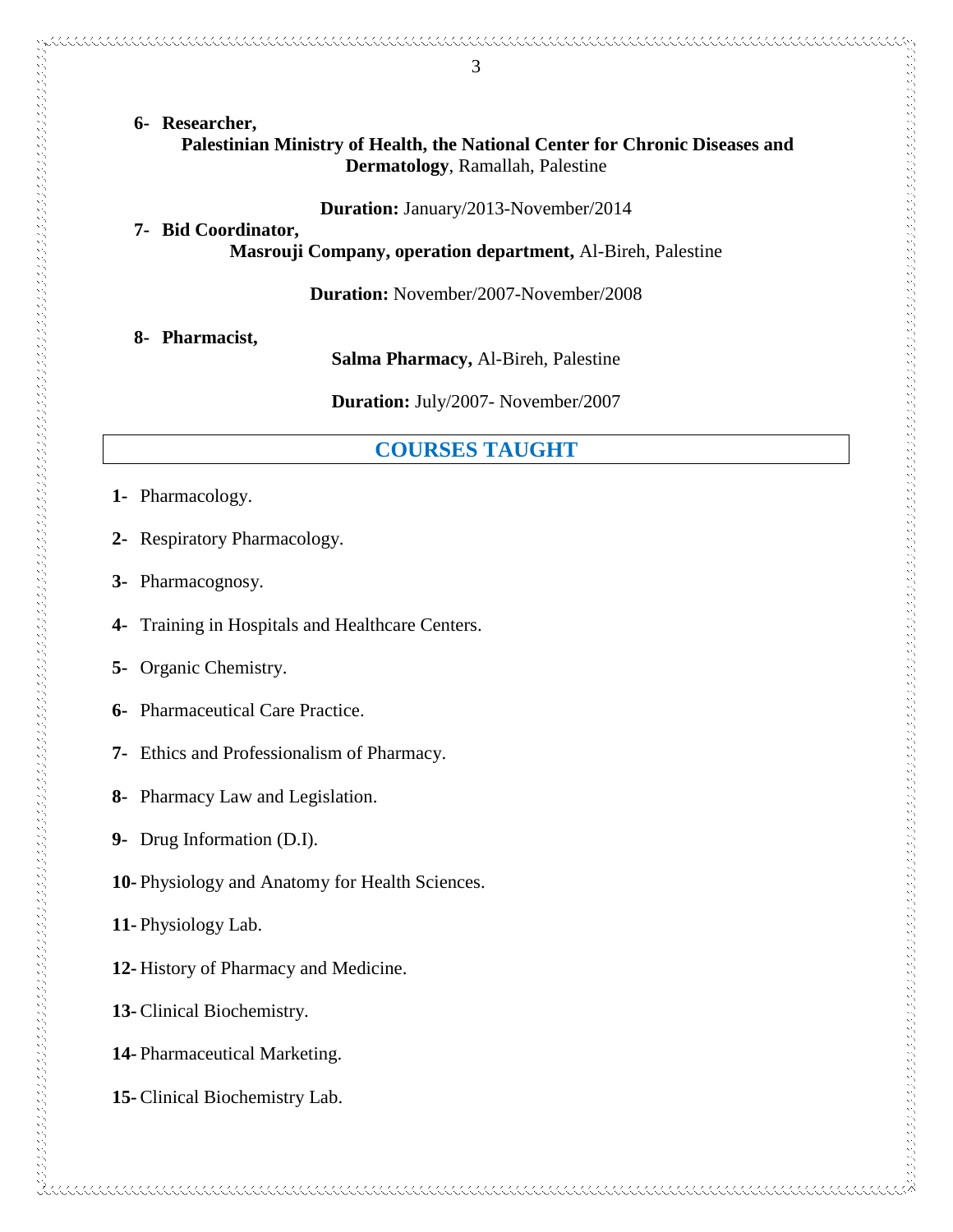# **PUBLICATIONS**

**1-** Jarrar, Y, **Mosleh RS**, Hawash, MA, Jarrar, Q. Knowledge and Attitudes of Pharmacy Students towards Pharmacogenomics among Universities in Jordan and West Bank of Palestine. **PGPM**. 2019; 12 (1): 247-255.

**2- Mosleh RS**, Abd Aziz N, Ali SM, Manan MM, Zyoud S, Shah IM, Jarrar, YB. Predictors of Good Glycemic Control among Type II Diabetes Patients in Palestine. **Asian J Pharm Clin Res.** 2017; 10 (9): 341-347.

**3- Mosleh RSA,** Abd Aziz N, Ali SM, Manan MM, Zyoud S. Drug Utilization Pattern and Predictors of Costs among Type II Diabetes Patients in Palestine. **PMPJ.** 2017. 2 (2): 93-112.

**4- Mosleh RSA,** Jarrar YB, Zyoud S, Morisky DE. Factors Related to Diabetes Self-Care Management Behaviors among Patients with Type II Diabetes in Palestine. **J Appl Pharm Sci.** 2017. 7 (12): 102-109.

**5- Mosleh RS,** Abd Aziz N, Ali SM, Manan MM, Zyoud S. Relationship of Patient Characteristics and Organizational Factors with Patient-Professional Relationship among Patients with Type II Diabetes in Palestine [Abstract]. **Asian J Pharm Clin Res.** 2018; 11 (4): 110.

**6- Mosleh RSA,** Hawash M, Jarrar Y. The Relationships among the Organizational Factors of a Tertiary Healthcare Center for Type 2 Diabetic Patients in Palestine. **Endocr. Metab. Immune**. 2020.

 $\sim$  . The composition of the construction of the composition of the composition of the composition of the composition of the composition of the composition of the composition of the composition of the composition of the

- **7-** Jarrar Y., **Mosleh R.S**, Hamdan, A. S., Ghanim, M., Jarrar, Y. Evaluation of the need for pharmacogenomics testing among physicians in the West Bank of Palestine. **Drug Metab Pers Ther.** 2021; 36 (4).
- **8-** Jarrar Y., **Mosleh R.,** Ghanim, M., Abukhader, I., Jarrar, Q. Assessment of the Need for Pharmacogenomics Education among Pharmacists in the West Bank of Palestine. **Int. J. Clin. Pract.** 2021.
- **9-** Hamdan A., Ghanim, M., **Mosleh R**. COVID-19 Confinement and Related Well Being Measurement using the EQ-5D Questionnaire: A Survey among the Palestinian Population. **Int. J. Clin. Pract.** 2021.

## **CONFERENCES**

**1- First Pharmacoeconomics and Outcomes Research Conference 2012, Malaysian Society for Pharmacoeconomics and Outcomes Research,** Kuala Lumpur, Malaysia  **Date:** 31 March/2012 - 1 April/2012  **Mode of Participation:** Attendance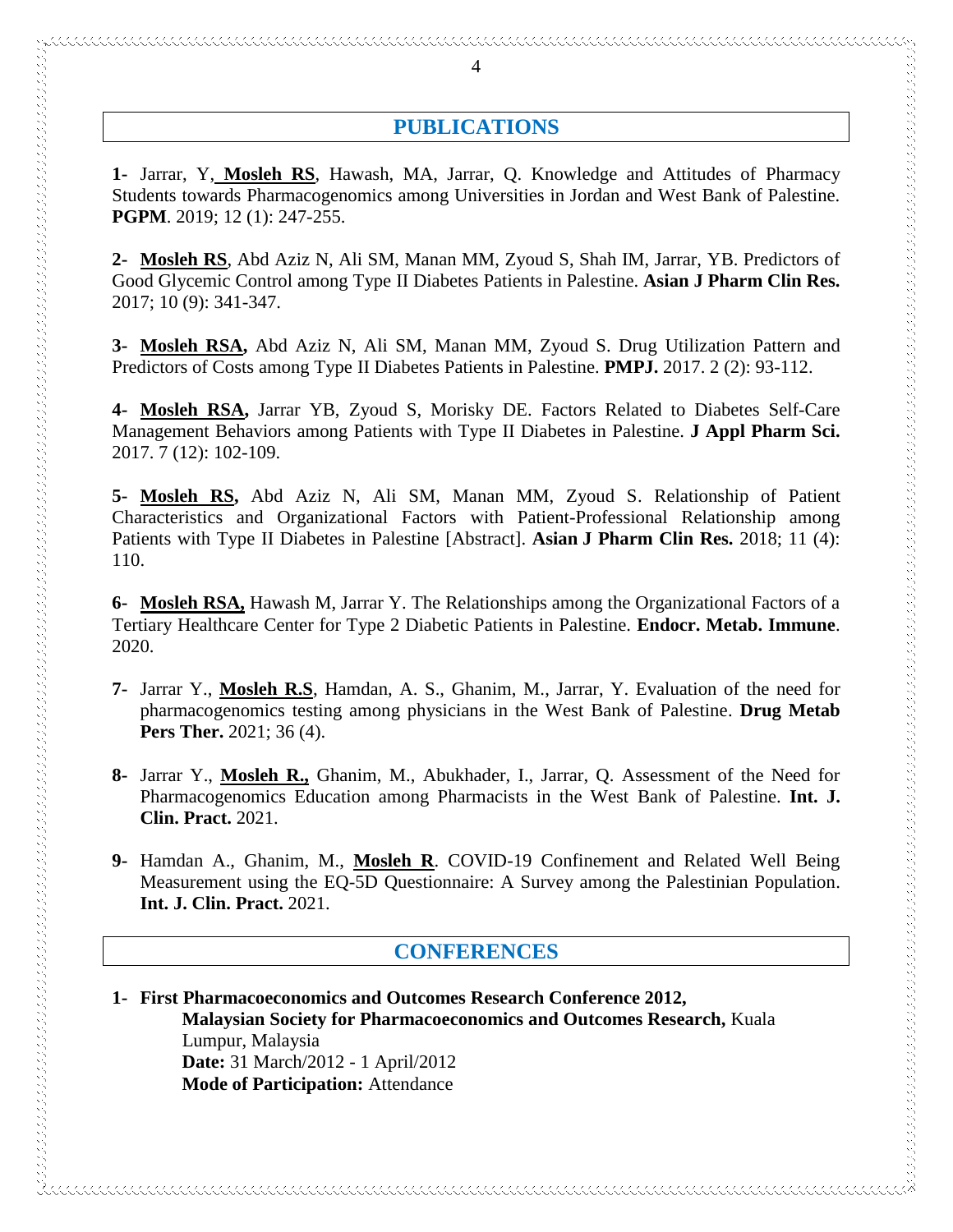## **2- First International Postgraduate Conference on Pharmaceutical Sciences (iPoPS) 2012, Faculty of Pharmacy, MARA University of Technology (UiTM),** Bandar Puncak Alam, Malaysia  **Date:** 28 - 30 June/2012  **Mode of Participation:** Attendance

## **3- Fourth International Conference on Pharmaceutical, Nutraceuticals, and Cosmetic Science (IPNaCS) 2015, MARA University of Technology (UiTM),** Melaka,

Malaysia

 **Date:** 12 - 13 November/2015

 **Mode of Participation:** Oral Presenter

 *Rami Salem Mosleh, Saed Zyoud, Waleed Sweileh, Salmiah Moh'd Ali and Mohamed Mansor Manan: Medication Use Behavior and Health Outcomes of Type 2 Diabetes Health Care in Occupied Palestine*

## **4- Seventh Emirates Diabetes and Endocrine Congress,**

 **Emirates Diabetes Society,** Dubai, United Arab Emirates  **Date:** 16 - 18 February/2017

 **Mode of Participation:** Poster Presenter

 *Rami S Mosleh, Noorizan Abd. Aziz, Salmiah Mohd Ali, Mohamed Mansor Manan, Sa'ed H Zyoud: Anti-diabetic Treatment and Effectiveness Analysis in Type 2 Diabetes Mellitus at a Tertiary Care Center in the Occupied Palestine: A Follow-up Study*

## **5- Fifth International Postgraduate Conference on Pharmaceutical Sciences (IPoPS) 2017, Faculty of Pharmacy, MARA University of Technology (UiTM),** Bandar Puncak

Alam, Malaysia

しょうしょう きょうこう きょうこう こうしょう こうしょう こうしょう アイディング こうしょう こうしょう こうしょう きょうこう こうしょう こうしょう こうしょう こうしょう こうしょう しょうこう こうしょう こうしょう こうしょう こうしょう こうしょう こうしょう こうしょう こうしょう こうしょう こうしょう こうしょう こうしょう こうしょうしょう

 **Date:** 15 - 18 May/2017

 **Mode of Participation:** Oral Presenter

 *Rami S Mosleh, Noorizan Abd. Aziz, Salmiah Mohd Ali, Mohamed Mansor Manan, Sa'ed H Zyoud: Relationship of Patient Characteristics and Organizational Factors with Patient-Healthcare Professional Relationship among Patients with Type II Diabetes in Palestine*

## **6- Thirty First Scientific Meeting of Malaysian Society of Pharmacology and Physiology 2017, School of Dental Sciences, Health Campus, Universiti Sains Malaysia**

 **(USM),** Kelantan, Malaysia

 **Date:** 18 - 19 August/2017

 **Mode of Participation:** Poster Presenter

 *Rami Salem Abdelmajid Mosleh, Noorizan Abd Aziz, Yahya Bin Hassan, Salmiah Moh'd Ali, Mohamed Mansor Manan, Sa'ed Zyoud: Association between Medication Adherence and Costs of Type II Diabetes with Good Glycemic Control in Palestine*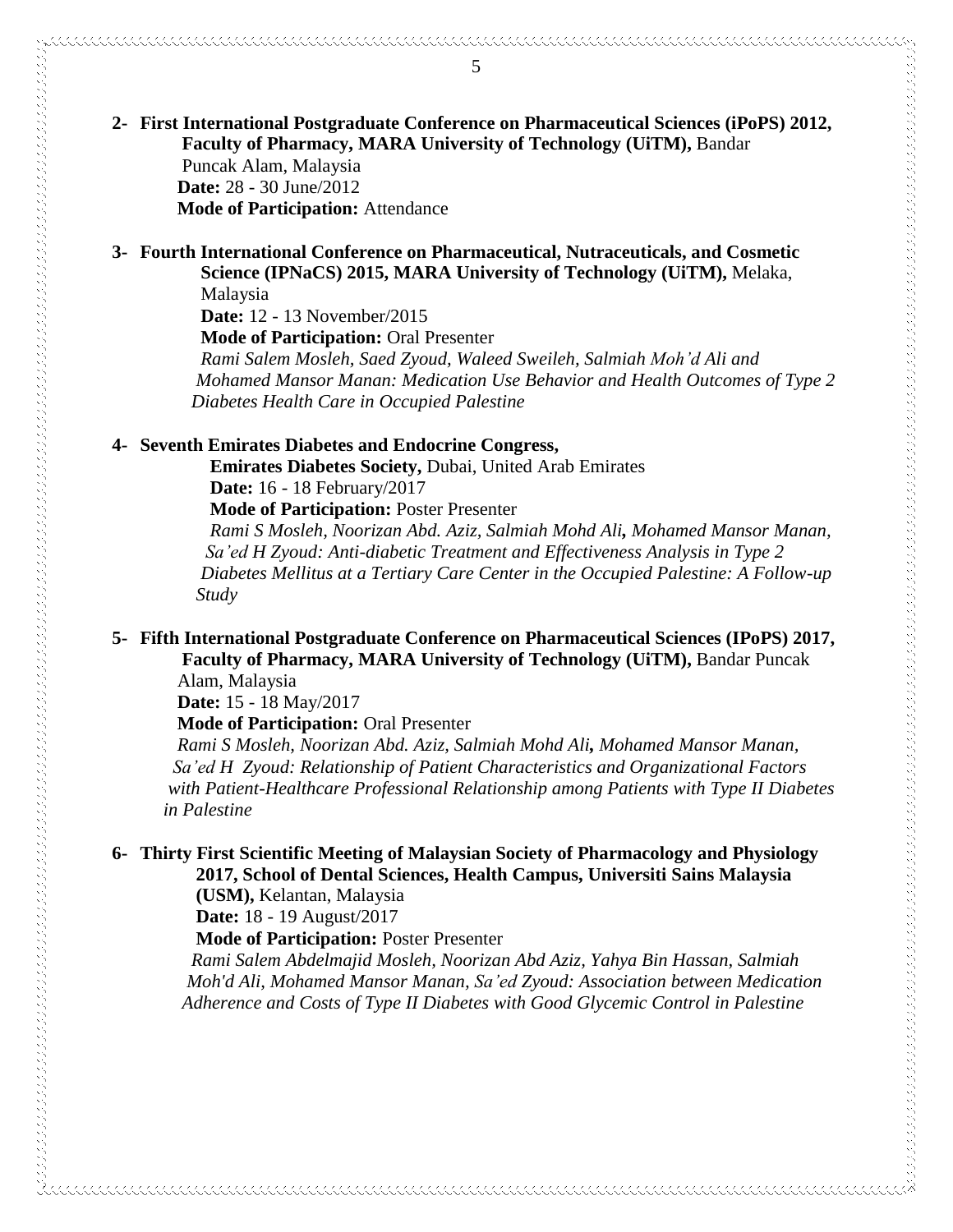## **7- The 6th International Pharmaceutical Conference (ZTIPC) "New Horizons in Pharmaceutical Research" 2017, Faculty of Pharmacy, Al-Zaytoonah University of Jordan,** Amman, Jordan

 **Date:** 29 - 30 November/2017

 **Mode of Participation:** Oral Presenter

*Rami S Mosleh, Noorizan Abd Aziz, Salmiah Moh'd Ali, Mohamed Mansor Manan, Sa'ed Zyoud: Factors Related to Medication Adherence among Patients with Type 2 Diabetes in Palestine* 

## **8- The 2nd International Congress on Social Sciences 2018, Al-Quds University,** Al-

**Ouds**, Palestine

 **Date:** 23 - 25 March /2018

 **Mode of Participation:** Oral Presenter

*Rami S Mosleh, Noorizan Abd Aziz, Salmiah Moh'd Ali, Mohamed Mansor Manan, Sa'ed Zyoud: Organizational Factors, Health Outcomes, and their Predictors in Type 2 Diabetes Care in Palestine*

**9- Applied Science Private University Pharmacy Fourth International Conference 2019, Applied Science Private University,** Amman, Jordan

 **Date:** 5 - 6 January /2019  **Mode of Participation:** Oral Presenter *Rami S Mosleh, Sa'ed Zyoud: Glycemic Control and their Predictors in Type 2 Diabetes Care in Palestine*

**10- Eurasian Congress on Molecular Biotechnology (ECOMB 2019),** Trabzon, Turkey **Date:** 19-21 September/2019

 **Mode of Participation:** Oral Presenter

# **TRAINING COURSES AND WORKSHOPS**

- **1- Institute of Graduate Studies (UiTM) Research Skills Seminars and Courses, Institute of Graduate Studies (UiTM),** Shah Alam, Malaysia  **Date:** March/2011
- **2- DSAP Short Course on Introduction to Pharmacoeconomic Evaluation, School of Pharmaceutical Sciences, Univeristi Sains Malaysia (USM),** Penang, Malaysia  **Date:** 21 - 22 March/2012
- **3- The Pre Conference Workshop: Costing for Pharmacoeconomics Evaluations: 1st Pharmacoeconomics and Outcome Research Conference 2012, Malaysian Society for Pharmacoecnomics and Outcomes Research,** Kuala Lumpur, Malaysia  **Date:** 31 March/2012